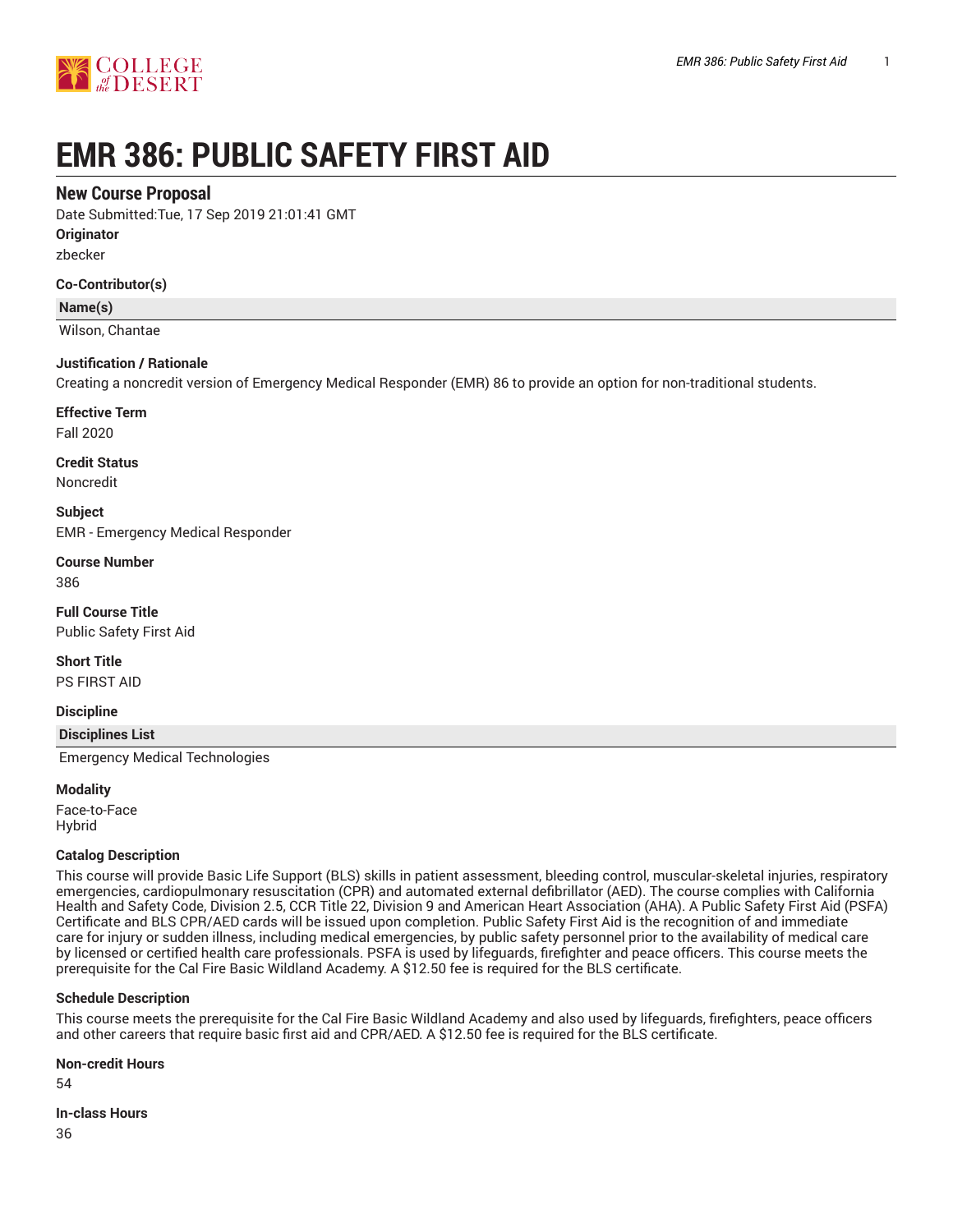

**Out-of-class Hours** 18

**Total Semester Hours** 54

**Override Description**

Non-credit Override

# **Required Text and Other Instructional Materials**

**Resource Type** Book

**Formatting Style**

APA

**Author** American College of Emergency Physicians

**Title** First Aid, CPR and AED Advanced

**Edition**

7th

**City** Burlington

**Publisher** Jones Bartlett

**Year** 2017

**College Level** Yes

**ISBN #** 978-1-284-16277-6

**Class Size Maximum**

30

# **Course Content**

The content of the training course shall include recognition and basic first aid level treatment of at least the following topics and shall be competency-based:

Role of the public safety first aid provider;

Personal safety;

Scene size-up.

Body substance isolation, including removing contaminated gloves;

Legal considerations;

Emergency Medical Services (EMS) access;

Integration with EMS personnel to include active shooter incidents;

Minimum equipment and first aid kits.

Heart attack and sudden cardiac arrest;

Respiratory and circulatory systems;

Heart attack;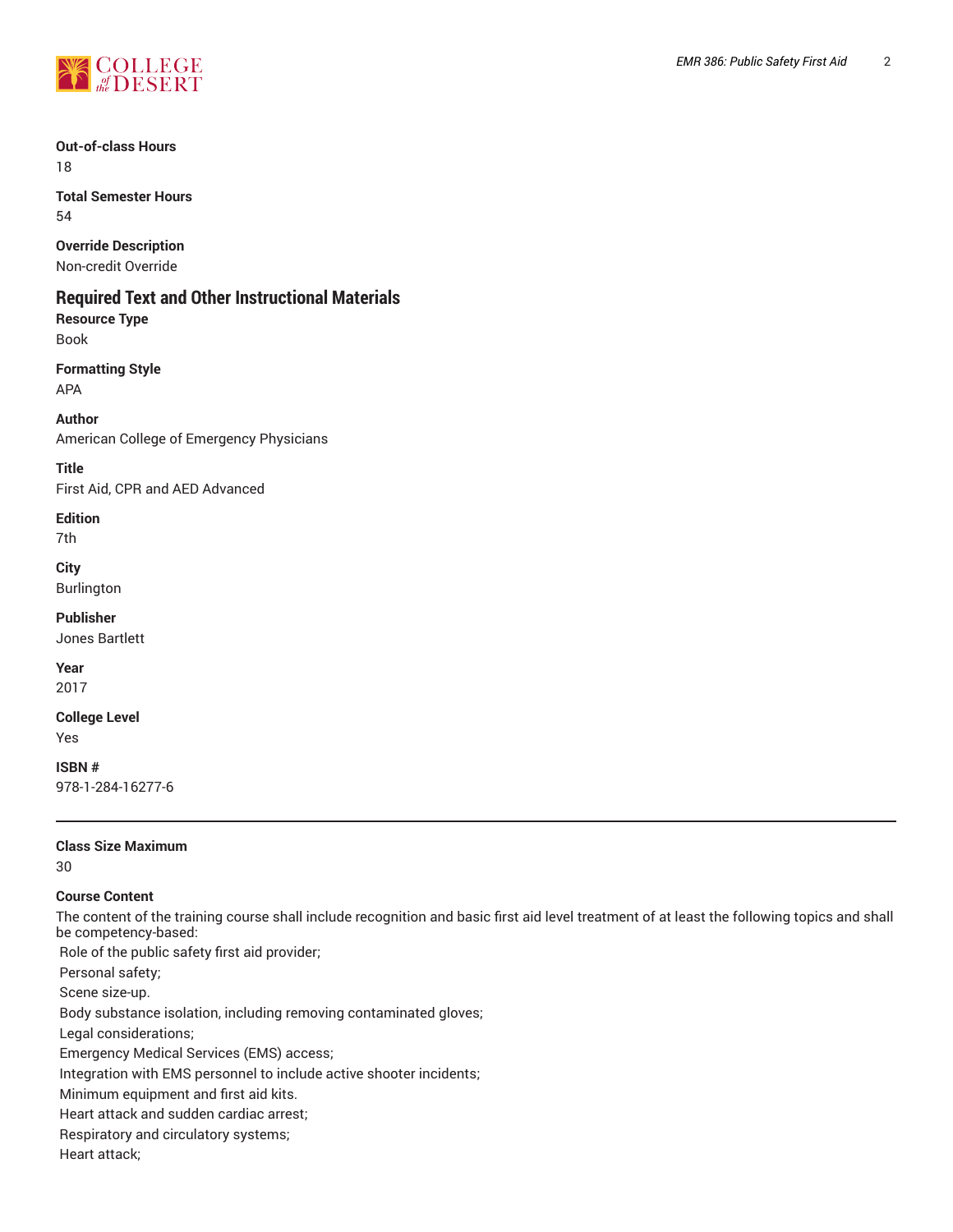

Sudden cardiac arrest and early defibrillation; Chain of survival. Recognition and identification of adult and pediatric patients for both medical and traumatic emergencies; Performing a primary assessment; Performing a secondary assessment; Obtaining a patient history. Medical emergencies; Pain, severe pressure, or discomfort in chest; Breathing difficulties, including asthma and COPD; Allergic reactions and anaphylaxis; Altered mental status Stroke; Diabetic emergencies; Administration of oral glucose. Seizures; Alcohol and drug emergencies; Assisted naloxone administration and accessing EMS. Severe abdominal pain; Obstetrical emergencies. Burns; Thermal burns; Chemical burns; Electrical burns. Facial injuries; Objects in the eye; Chemical in the eye; Nosebleed; Dental emergencies. Environmental emergencies; Heat emergencies; Cold emergencies; Drowning. Bites and stings; Insect bites and stings; Animal and human bites; Assisted administration of epinephrine auto-injector and accessing EMS. Poisoning; Ingested poisoning; Inhaled poisoning; Exposure to chemical, biological, radiological, or nuclear (CBRN) substances; Recognition of exposure; Scene safety. Poison control system. Identify signs and symptoms of psychological emergencies. Patient movement; Emergency movement of patients; Lifts and carries which may include: using soft litters and manual extractions including fore/aft, side-by-side, shoulder/belt. Tactical and rescue first aid principles applied to violent circumstances; Principles of tactical casualty care; Determining treatment priorities. Orientation to the EMS system, including: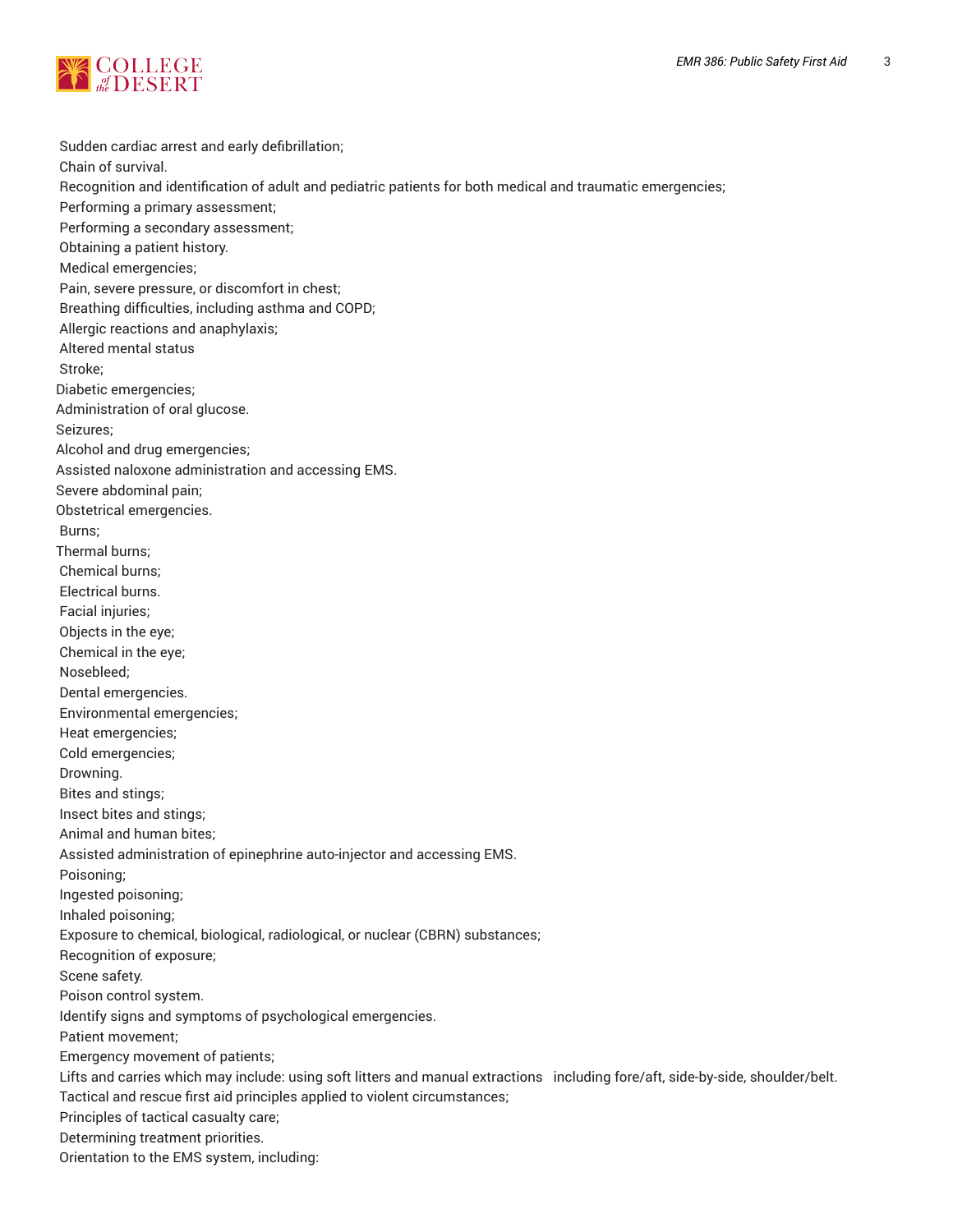

 9-1-1 access; Interaction with EMS personnel; Identification of local EMS and trauma systems. Trauma emergencies; Soft tissue injuries and wounds; Amputations and impaled objects; Chest and abdominal injuries; Review of basic treatment for chest wall injuries**;** Application of chest seals. Head, neck, or back injury; Recognition of signs and symptoms of shock; Basic treatment of shock; Importance of maintaining normal body temperature. Internal bleeding; Control of bleeding, including direct pressure, tourniquet, hemostatic dressings, chest seals and dressings; Training in the use of hemostatic dressings shall result in competency in the application of hemostatic dressings. Included in the training shall be the following topics and skills: Review of basic methods of bleeding control to include but not be limited to direct pressure, pressure bandages, tourniquets, and hemostatic dressings and wound packing; Types of hemostatic dressings. CPR and AED for adults, children, and infants, following current AHA Guidelines for CPR and ECC at the Healthcare provider level; Basic airway management; Rescue breathing; Mouth-to-mouth; Spinal immobilization; Musculoskeletal trauma and splinting; Mouth-to-mask; Bag-valve-mask (BVM). Chest compressions and CPR/AED; Basic AED operation; Using the AED; Troubleshooting and other considerations. Single rescuer CPR/AED on adult, child and infant; Two rescuer CPR/AED on adult, child and infant; Recovery position. Management of foreign body airway obstruction on adults, children, and infants; Conscious patients; Unconscious patients. **Course Objectives**

#### Objective 1 The student will be able to recognize and immediate care for injury or sudden illness, including medical emergencies.

**Objectives**

**Student Learning Outcomes**

|           | Upon satisfactory completion of this course, students will be able to:                                                                                                                                    |
|-----------|-----------------------------------------------------------------------------------------------------------------------------------------------------------------------------------------------------------|
| Outcome 1 | Meet or exceed the requirements necessary to successfully to complete the Public Safety First Aid course as<br>specified under California Health and Safety Code, Division 2.5, CCR Title 22, Division 9  |
| Outcome 2 | Demonstrate proficiency in skills necessary for assessment and management of various emergency situations as<br>specified under California Health and Safety Code, Division 2.5, CCR Title 22, Division 9 |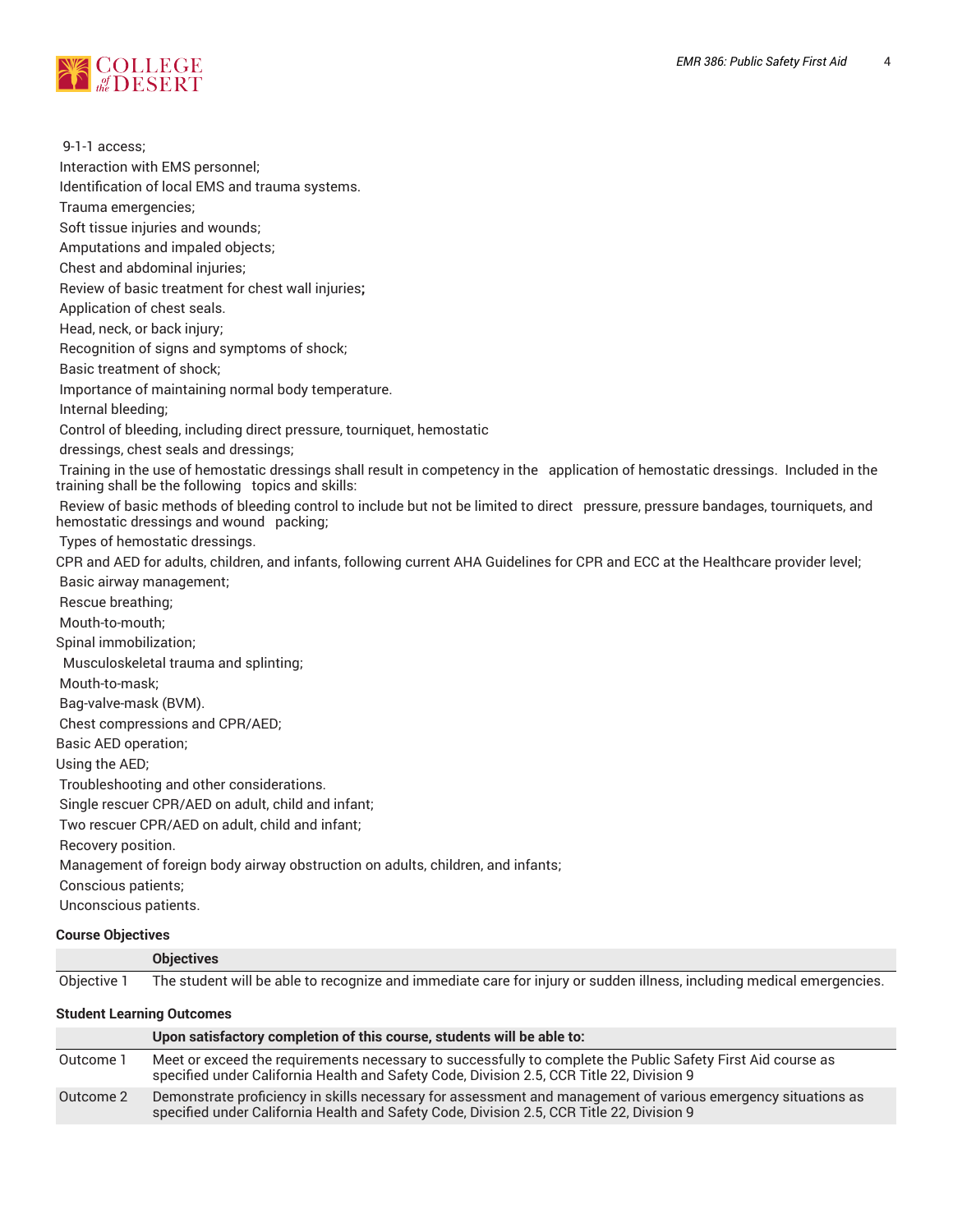

#### **Methods of Instruction**

| <b>Method</b>     | Please provide a description or examples of how each instructional<br>method will be used in this course.                         |
|-------------------|-----------------------------------------------------------------------------------------------------------------------------------|
| Activity          | In-class-instructor modeled practical skills followed by instructor-guided<br>interpretations.                                    |
| <b>Discussion</b> | Instructor-lead discussion groups where students analyze and interpret<br>case studies.                                           |
| Role Playing      | Group projects in class where students role-play in assigned roles as<br>team leaders and team members demonstrating proficiency. |

#### **Methods of Evaluation**

| <b>Method</b>                  | Please provide a description or examples of how<br>each evaluation method will be used in this course.                                                                          | <b>Type of Assignment</b> |
|--------------------------------|---------------------------------------------------------------------------------------------------------------------------------------------------------------------------------|---------------------------|
| Oral and practical examination | Evaluation of knowledge of skills through practical<br>evaluation.                                                                                                              | In Class Only             |
| Tests/Quizzes/Examinations     | Evaluation of content, terminology, and knowledge<br>of subject matter. A midterm and final exam will be<br>taken in class. Approximately 10-20<br>timed quizzes with feedback. | In and Out of Class       |
| Other                          | Out-of-class hours will be accounted for<br>electronically through the learning management<br>system.                                                                           | Out of Class Only         |

#### **Assignments**

#### **Other In-class Assignments**

- 1. Participate in practical skills practice and exam.
- 2. Participate in class discussions.
- 3. Written final exam.

#### **Other Out-of-class Assignments**

- 1. Complete review questions and critical thinking exercises for assigned chapters.
- 2. Complete approximately 10-20 quizzes
- 3. Read approximately 10-20 chapters assigned over the length of the course
- 4. View assigned videos

#### **Grade Methods**

Pass/No Pass Only

# **Distance Education Checklist**

**Include the percentage of online and on-campus instruction you anticipate.**

**Online %** 70 **On-campus %** 30

What will you be doing in the face-to-face sections of your course that necessitates a hybrid delivery vs a fully online delivery? Students are required to complete CPR and skills

# **Instructional Materials and Resources**

If you use any other technologies in addition to the college LMS, what other technologies will you use and how are you ensuring **student data security?**

Khan Academy, Kahoot and Quizlet.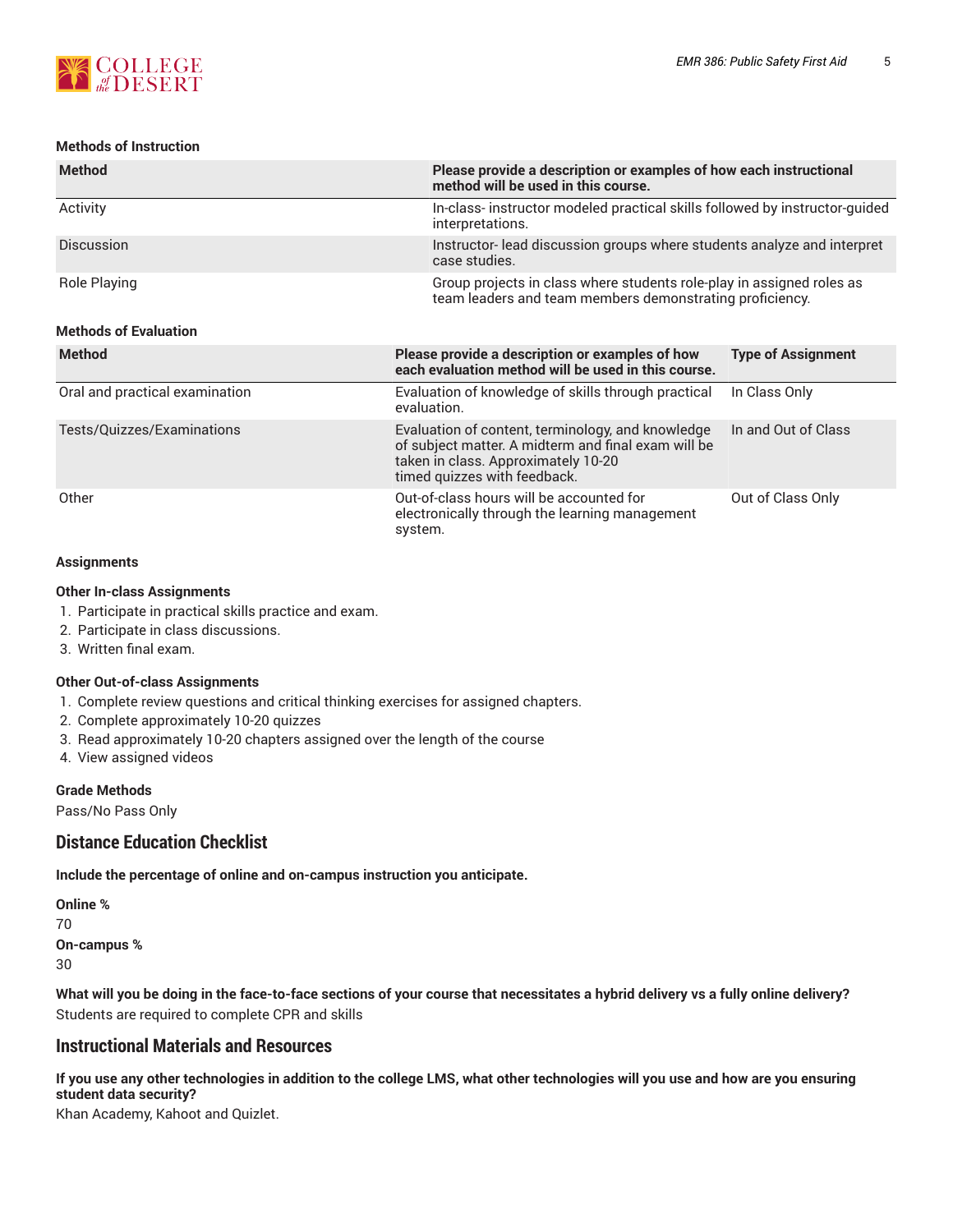

#### **If used, explain how specific materials and resources outside the LMS will be used to enhance student learning.**

Students will create accounts and passwords that are unique to them and not shared with classmates or instructors. The technologies will enhance student learning through repetition.

# **Effective Student/Faculty Contact**

#### Which of the following methods of regular, timely, and effective student/faculty contact will be used in this course?

#### **Within Course Management System:**

Timely feedback and return of student work as specified in the syllabus Regular virtual office hours Online quizzes and examinations

#### **External to Course Management System:**

Direct e-mail Posted audio/video (including YouTube, 3cmediasolutions, etc.) Telephone contact/voicemail

#### **For hybrid courses:**

Scheduled Face-to-Face group or individual meetings

#### Briefly discuss how the selected strategies above will be used to maintain Regular Effective Contact in the course.

Timely return of assignments with instructor comments; discussion questions with substantive instructor participation; timed quizzes with feedback.

#### **If interacting with students outside the LMS, explain how additional interactions with students outside the LMS will enhance student learning.**

Students will create accounts and passwords that are unique to them and not shared with classmates or instructors. The technologies will enhance student learning through repetition.

# **Other Information**

#### **MIS Course Data**

**CIP Code** 51.0904 - Emergency Medical Technology/Technician (EMT Paramedic).

**TOP Code** 125000 - Emergency Medical Services

**SAM Code** C - Clearly Occupational

**Basic Skills Status** Not Basic Skills

**Prior College Level** Not applicable

**Cooperative Work Experience** Not a Coop Course

**Course Classification Status** Other Non-credit Enhanced Funding

**Approved Special Class** Not special class

**Noncredit Category** Short-Term Vocational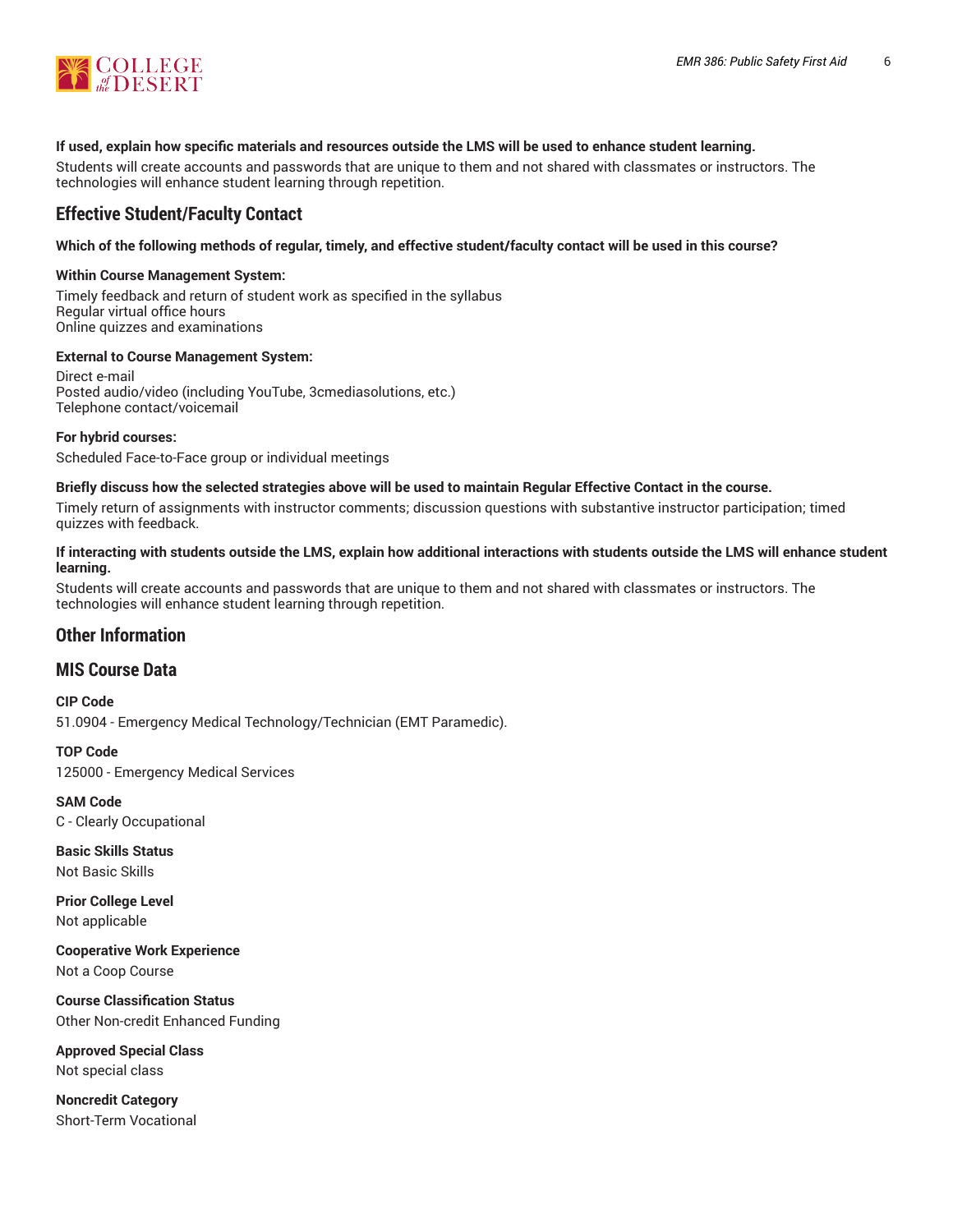

# **Funding Agency Category**

Not Applicable

**Program Status** Program Applicable

## **Transfer Status**

Not transferable

# **Allow Audit**

No

# **Repeatability**

Yes

#### **Repeatability Limit**

NC

# **Repeat Type**

Noncredit

# **Justification**

Noncredit courses are repeatable until students achieve the skills and knowledge required to meet the outcomes and objectives of the course.

# **Materials Fee**

Yes

# **Total Material Fees**

\$12.50

#### **Itemized Material Fee List**

| <b>Cost Per Item</b> | <b>Total Cost</b> | <b>Fee Description</b>               |
|----------------------|-------------------|--------------------------------------|
| \$12.50              | \$12.50           | Basic Life Support (BLS) certificate |

#### Per Education Code section 76365 and Title 5 regulations, please describe how the required material(s) meets the following.

#### **Required Material Description**

Basic Life Support (BLS) certificate is required course training by California Health and Safety Code, Division 2.5, CCR Title 22, Division 9

#### **Tangible personal property?**

Yes

**Owned or controlled by the student?** Yes

**Solely available from the district?**

No. BLS certificate instruction is required by

**Additional Fees?**

No

# **Files Uploaded**

**Attach relevant documents (example: Advisory Committee or Department Minutes)** EMS Advisory Minutes April 2019 (1) (1).docx

# **Approvals**

**Curriculum Committee Approval Date** 11/05/2019